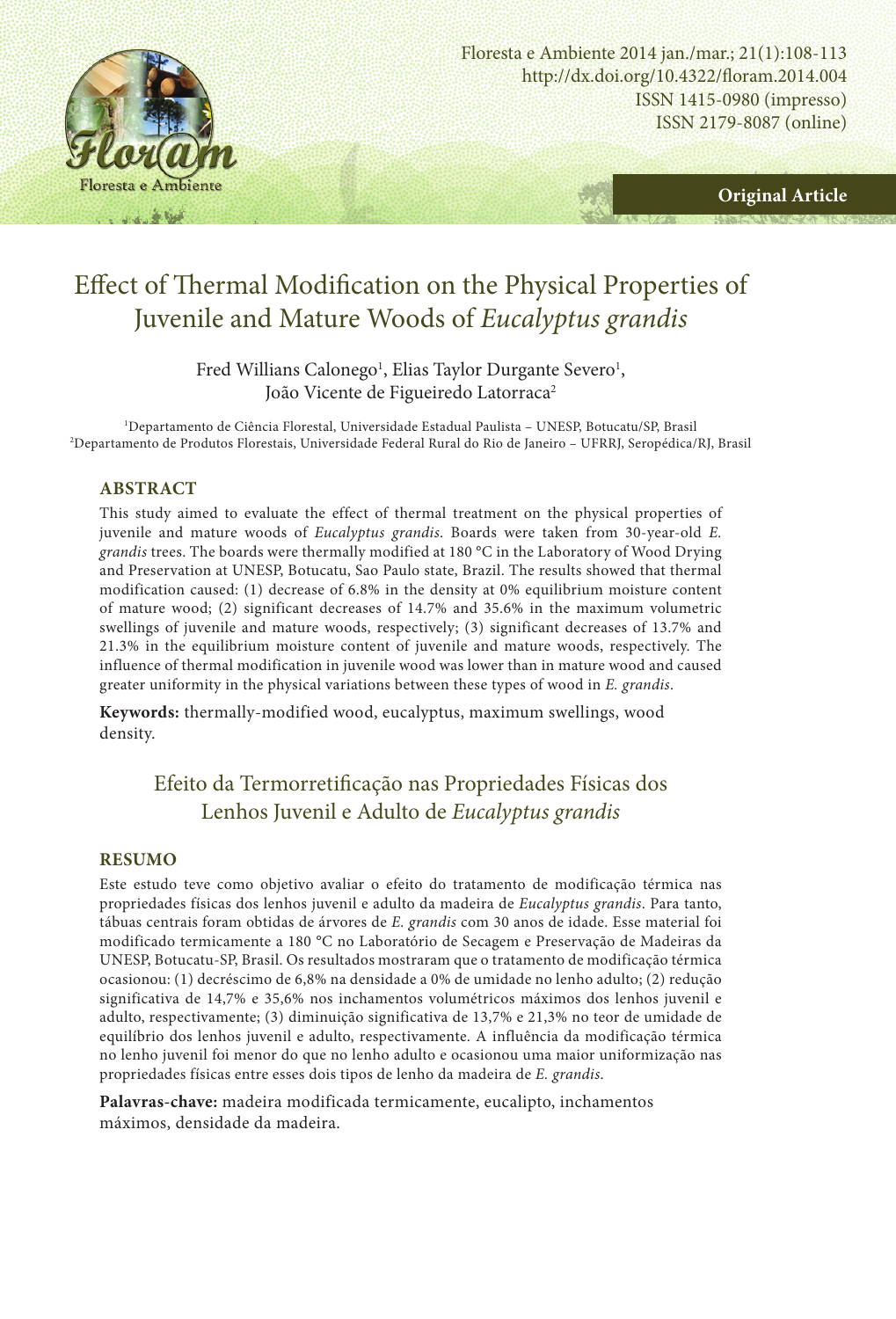#### 1. INTRODUCTION

The heterogeneity of wood generally causes much inconvenience to manufacturing and processing industries. Material physical discontinuity occurs owing to several factors: species, silviculture, and mainly, wood anatomy. Juvenile wood can be defined as being close to the pith and it differs technologically from mature wood on account of several properties (Bao et al., 2001; Calonego et al., 2005; Ferreira et al., 2011; Zobel & Van Buijtenen, 1989).

Specific gravity values of 0.807 g/cm<sup>3</sup> and 0.893 g/cm3 were found for juvenile and mature wood of *Eucalyptus citriodora*. The values of tangential and radial shrinkage in the juvenile wood of this species were 10.06% and 7.39%, whereas the mature wood showed values of 10.61% and 8.70%, respectively (Bao et al., 2001).

The density at 0% moisture content of 5.9-yearold *Eucalyptus citriodora* was 0.477 g/cm<sup>3</sup>, whereas the volumetric, tangential and radial swellings of this wood were 14.12%, 9.42% and 3.93%, respectively (Calonego et al., 2012).

However, thermal treatment with high temperatures causes degradation in the hemicelluloses and in the amorphous region of cellulose, thereby contributing to the increase in the degree of crystallinity of this polymer. In addition, a cross-linkage between lignin and polymers occurs owing to the thermal degradation of wood, which is responsible for decreased hygroscopicity and improved dimensional stability (Bächle et al., 2010; Bhuiyan et al., 2000, 2001; Calonego et al., 2010, 2012; Metsä-Kortelainen et al., 2005; Severo et al., 2012; Vernois, 2001; Wikberg & Maunu, 2004).

Brito et al. (2008) showed that the thermal treatment of *Eucalyptus saligna* at 180 °C caused a decrease of up to 53.2%, 62.8%, 33.8%, and 35.1% in the contents of arabinose, galactose, mannose, and xylose, respectively. There was a proportional increase of up to 32.5% in the lignin content of wood because of degradation in the hemicelluloses.

According to Vernois (2001), wood that is thermally modified at 200 °C presents smaller hygroscopicity than that of untreated wood, and stabilizes at approximately 4% to 5% equilibrium

moisture content, as opposed to 10% to 12% in untreated wood.

Arnold (2010) showed that the thermal treatment of *Picea abies* at 180-220 °C caused a decrease of 60% in the equilibrium moisture content. According to the author, the thermal treatment caused a reduction of 5% in the density at 0% moisture content.

On the other hand, wood of *Eucalyptus globulus* thermally modified at 190-210 °C presented weight loss and improvement in equilibrium moisture content and dimensional stability of 14.5%, 61.0%, and 90.0%, respectively (Esteves et al., 2007). Brito et al. (2006) verified that the thermal treatment of *Eucalyptus grandis* at 200 °C caused a decrease of 25% in the volumetric shrinkage.

Wood of *Eucalyptus grandis* thermally modified at 220 °C presented improvement in the equilibrium moisture content and in the volumetric, tangential, radial and axial swellings of up to 49.3%, 53.3%, 57.0%, 39.7%, and 77.4%, respectively (Calonego et al., 2012).

However, compared with mature wood, juvenile wood is characterized by high lignin content, which presents an adverse effect on its chemical modification (Severo et al., 2012). Regarding *Pinus sylvestris,* the influence of acetylation on the weight loss of juvenile wood was approximately 50% lower than on that of mature wood (Papadopoulos, 2006).

The aim of this study was to evaluate the effects of thermal treatment on the physical properties of juvenile and mature wood of *Eucalyptus grandis*, considering that there is little information on the subject in the literature.

# 2. MATERIAL AND METHODS

This study utilized wood from 30-year-old *E. grandis* trees from the Forestry Institute of Sao Paulo located in the municipality of Manduri, Sao Paulo state, Brazil. Four trees were felled and sectioned into 2.9 m-long logs. The first log from each tree with diameters between 30 and 35 cm were cut into flat sawn boards. The boards that contained the pith were cut into 28-mm-thick pieces for this study. Subsequently, all the boards were dried up to 10.0% moisture content in a dry kiln with capacity of approximately 2.5 m<sup>3</sup> of wood.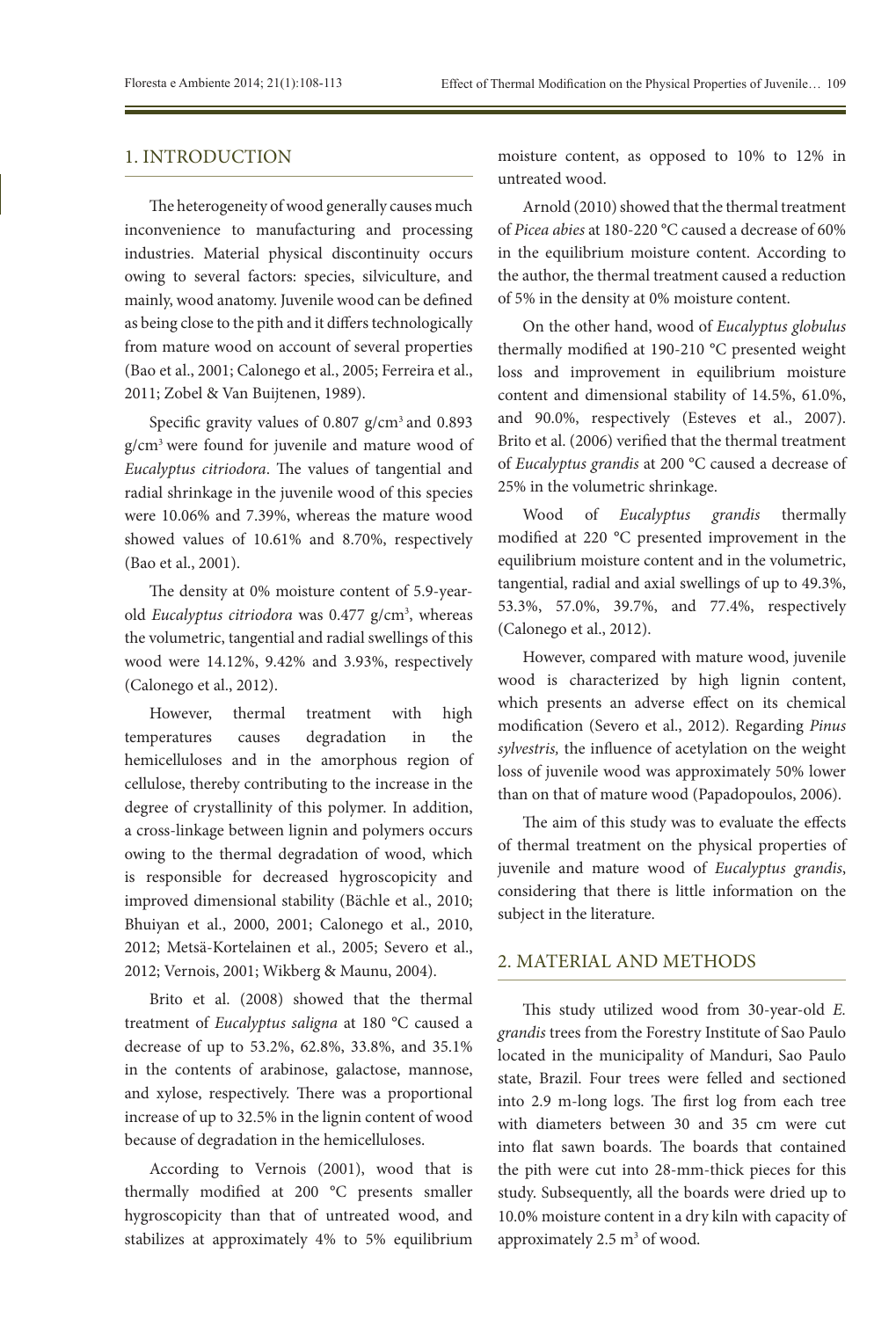#### *2.1. Thermal treatment of boards*

The four dried boards were planed to 24-mm thickness and cut into smaller pieces measuring 0.60 m in length. Regions with cracks and knots were discarded. One of these smaller pieces was kept in its original condition (untreated wood), and the other pieces were reserved for the thermal treatment (thermally modified wood).

The material was placed in an electric oven with a programmable controller. The treatment proceeded in steps from an initial temperature of 100 °C, and then to 180 °C for 2.5 h, according to the application of patent developed by Severo & Calonego (2009). At the end of the thermal treatment, the oven was turned off and the wood pieces were kept inside. The pieces were allowed to cool naturally until they reached 30 °C.

Subsequently, specimens were removed from all the boards (untreated and thermally modified woods) according to the standards presented in ABNT NBR-7190 (1997) for the physical characterization of juvenile and mature woods. The juvenile and mature wood regions were defined according to Oliveira et al. (1997). The anatomical characterization of the wood used in this study showed that juvenile wood is confined at approximately up to 80 mm from the pith.

#### *2.2. Physical property test of wood*

The untreated and thermally modified wood specimens were placed in an oven at 103±2 °C and were maintained under this condition until they reached 0% moisture content.

The specimens were then placed in a climatic chamber in the Laboratory of Wood Drying and Preservation in the Department of Natural Resources/ Forest Sciences, (FCA – UNESP), Botucatu, Sao Paulo state Brazil. The climatic chamber was adjusted to 21 °C and 65% relative humidity (RH) until the specimens reached equilibrium moisture content.

After that, the specimens were submerged in water until the cell walls were completely saturated. After each hygroscopic phase, the samples were weighed and their dimensions were measured using a 0.01-g accuracy balance and a 0.01-mm accuracy micrometer.

For the evaluation of physical properties (density at 0% moisture content, equilibrium moisture content, and maximum swellings), analysis of variance with 95% probability was performed taking into account the type of wood and thermal treatment.

# 3. RESULTS AND DISCUSSION

The density at 0% moisture contents of juvenile and mature wood of untreated *Eucalyptus grandis*  were  $0.585$  and  $0.778$  g/cm<sup>3</sup>, respectively (Table 1). These results are similar to those reported by Bao et al. (2001), Brito et al. (2006), and Calonego et al. (2012).

The equilibrium moisture contents of untreated and thermally modified (180 °C) juvenile wood, when acclimatized at 21 °C and 65% RH, were 9.5% and 8.2%, respectively. In mature wood, the respective moisture contents were 9.4% and 7.4%.

It was possible to verify that the equilibrium moisture contents of untreated juvenile and mature woods of *Eucalyptus grandis* were statistically equal. Therefore, according to Bao et al. (2001), Calonego et al. (2005), Severo et al. (2012), and Zobel & Van Buijtenen (1989), this result can be explained as follows: mature wood presents a higher number of hydroxyl groups available to adsorb moisture and juvenile wood presents thinner cell wall fibers, which facilitates the diffusion of moisture in wood.

It was also possible to note that the equilibrium moisture content of untreated woods was only between 9.4 and 9.5% because of a phenomenon known as hysteresis. However, as it can be seen in Table 1, thermal treatment at 180 °C promoted significant reductions of 13.7% and 21.3% in the equilibrium moisture content of juvenile and mature woods. The greatest weight loss in mature wood of *Eucalyptus grandis* due to thermal modification can explain the reduction in its equilibrium moisture content after thermal treatment. Similar improvements were reported by Vernois (2001), Esteves et al. (2007), Metsä-Kortelainen et al. (2005), Arnold (2010), and Calonego et al. (2012) for other types thermally modified wood.

It can be verified in Table 1 that the volumetric, tangential, radial, and axial swellings in untreated juvenile wood of *E. grandis* were 20.90%, 11.84%, 7.79%, and 0.269%, respectively; in untreated mature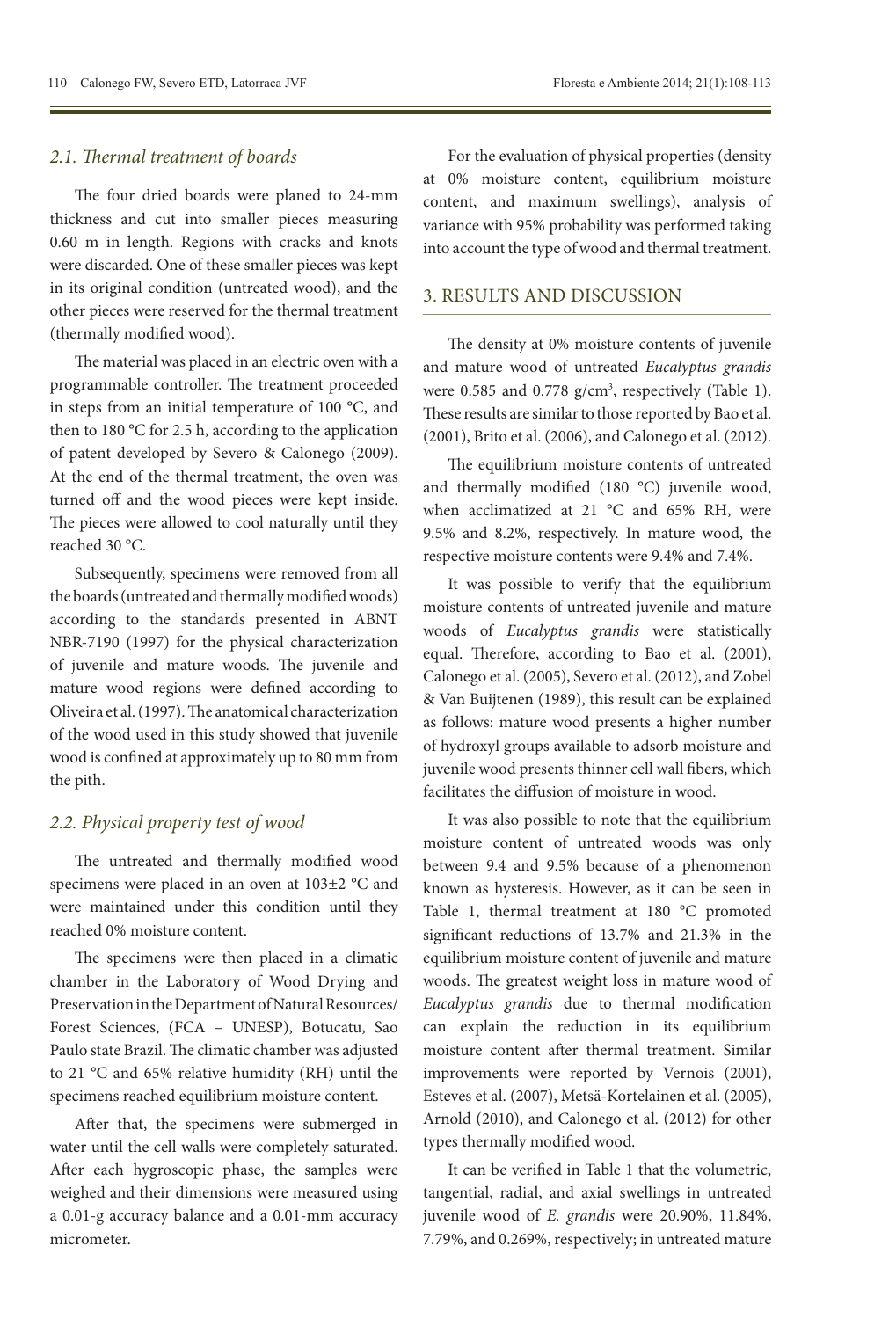| <b>Wood</b>                         | <b>Density at 0% Moisture Content</b><br>$(g/cm^3)$ |              |    |              |                                     | <b>Equilibrium Moisture Content</b><br>at 21 $^{\circ}$ C and 65% RH<br>$(\% )$ |                                |    |              |                    |  |
|-------------------------------------|-----------------------------------------------------|--------------|----|--------------|-------------------------------------|---------------------------------------------------------------------------------|--------------------------------|----|--------------|--------------------|--|
|                                     | N                                                   | U            | N  | <b>TM</b>    | <b>Reduction or</b><br>(Increase) % | N                                                                               | U                              | N  | <b>TM</b>    | <b>Reduction %</b> |  |
| Juvenile                            | 10                                                  | 0.585        | 16 | 0.586        | $(0.2)^{NS}$                        | 10                                                                              | 9.5                            | 16 | 8.2          | $13.7*$            |  |
| <b>Mature</b>                       | 18                                                  | 0.778        | 20 | 0.725        | 6.8 <sup>NS</sup>                   | 18                                                                              | 9.4                            | 20 | 7.4          | $21.3*$            |  |
| <b>Reduction or</b><br>(Increase) % |                                                     | $(33.0)^{*}$ |    | $(23.7)^{*}$ |                                     |                                                                                 | 1.1 <sup>NS</sup>              |    | $9.8*$       |                    |  |
|                                     | <b>Maximum Volumetric Swelling</b>                  |              |    |              |                                     |                                                                                 | <b>Maximum Axial Swelling</b>  |    |              |                    |  |
| <b>Wood</b>                         | (%)                                                 |              |    |              |                                     | $(\% )$                                                                         |                                |    |              |                    |  |
|                                     | N                                                   | U            | N  | <b>TM</b>    | <b>Reduction %</b>                  | N                                                                               | U                              | N  | <b>TM</b>    | <b>Reduction %</b> |  |
| Juvenile                            | 10                                                  | 20.90        | 16 | 17.82        | $14.7*$                             | 10                                                                              | 0.269                          | 16 | 0.163        | $39.4*$            |  |
| Mature                              | 18                                                  | 29.04        | 20 | 18.70        | $35.6*$                             | 18                                                                              | 0.298                          | 20 | 0.129        | $56.7*$            |  |
| <b>Reduction or</b><br>(Increase) % |                                                     | $(38.9)^*$   |    | $(8.7)^{NS}$ |                                     |                                                                                 | $(10.8)^{*}$                   |    | $20.9*$      |                    |  |
| <b>Wood</b>                         | <b>Maximum Tangential Swelling</b>                  |              |    |              |                                     |                                                                                 | <b>Maximum Radial Swelling</b> |    |              |                    |  |
|                                     | (%)                                                 |              |    |              |                                     |                                                                                 | $(\% )$                        |    |              |                    |  |
|                                     | N                                                   | U            | N  | <b>TM</b>    | <b>Reduction %</b>                  | N                                                                               | U                              | N  | <b>TM</b>    | <b>Reduction %</b> |  |
| Juvenile                            | 10                                                  | 11.84        | 16 | 10.25        | 13.4 <sup>NS</sup>                  | 10                                                                              | 7.79                           | 16 | 6.68         | $14.2*$            |  |
| <b>Mature</b>                       | 18                                                  | 17.23        | 20 | 10.52        | $38.9*$                             | 18                                                                              | 9.74                           | 20 | 7.26         | $25.5*$            |  |
| <b>Reduction or</b><br>(Increase) % |                                                     | $(45.5)^*$   |    | $(2.6)^{NS}$ |                                     |                                                                                 | $(25.0)^{*}$                   |    | $(8.7)^{NS}$ |                    |  |

**Table 1.** Physical properties of thermally modified juvenile and mature wood of *Eucalyptus grandis*.

Where: N - repeated number of samples; U - untreated wood; TM - thermally modified wood; \* - significantly different by the F test at 95% probability; <sup>NS</sup> - non-significantly different.

wood of *E. grandis*, the respective swellings were 29.04%, 17.23%, 9.74%, and 0.298%. These results are consistent with those obtained by Bao et al. (2001), and are similar to those reported by Brito et al. (2006) and Calonego et al. (2012) for *E. grandis* wood.

In addition, the effect of thermal treatment on the dimensional instability of *E. grandis* wood is shown in detail in Table 1.

The current study demonstrates that the thermally modified juvenile wood of *E. grandis* showed reductions of up to 14.7%, 13.4%, 14.2%, and 39.4% in the volumetric, tangential, radial, and axial linear swellings, respectively, compared with the values found for untreated wood. Mature wood, when thermally modified, presented reductions of up to 35.6%, 38.9%, 25.5%, and 56.7% in those respective swellings.

Similar results were presented by Brito et al. (2006), who found that the thermal treatment of *E. grandis* at 200 °C caused a decrease of 25% in volumetric shrinkage, and by Calonego et al. (2012), who concluded that wood of *E. grandis* thermally modified at 220 °C presented improvement in the volumetric, tangential, radial and axial swellings of 53.3%, 57.0%, 39.7%, and 77.4%, respectively.

However, these improvements were slightly lower than those found by Esteves et al. (2007), because in that study the author applied treatments with steam as an inert fluid. Thus, this variation is consistent with that reported by Bhuiyan et al. (2000) and Arnold (2010), who found an increase in the degradation of the hemicelluloses by acid hydrolysis under high humidity.

Table 1 shows that the influence of thermal treatment on juvenile wood was lower than on mature wood and that thermal modification caused a greater uniformity in the physical properties of juvenile and mature wood. Similar results were reported by Papadopoulos (2006) and Severo et al. (2012) for thermally treated *Pinus* wood. According to the authors, juvenile wood presents an adverse effect on the modification because of its chemical composition.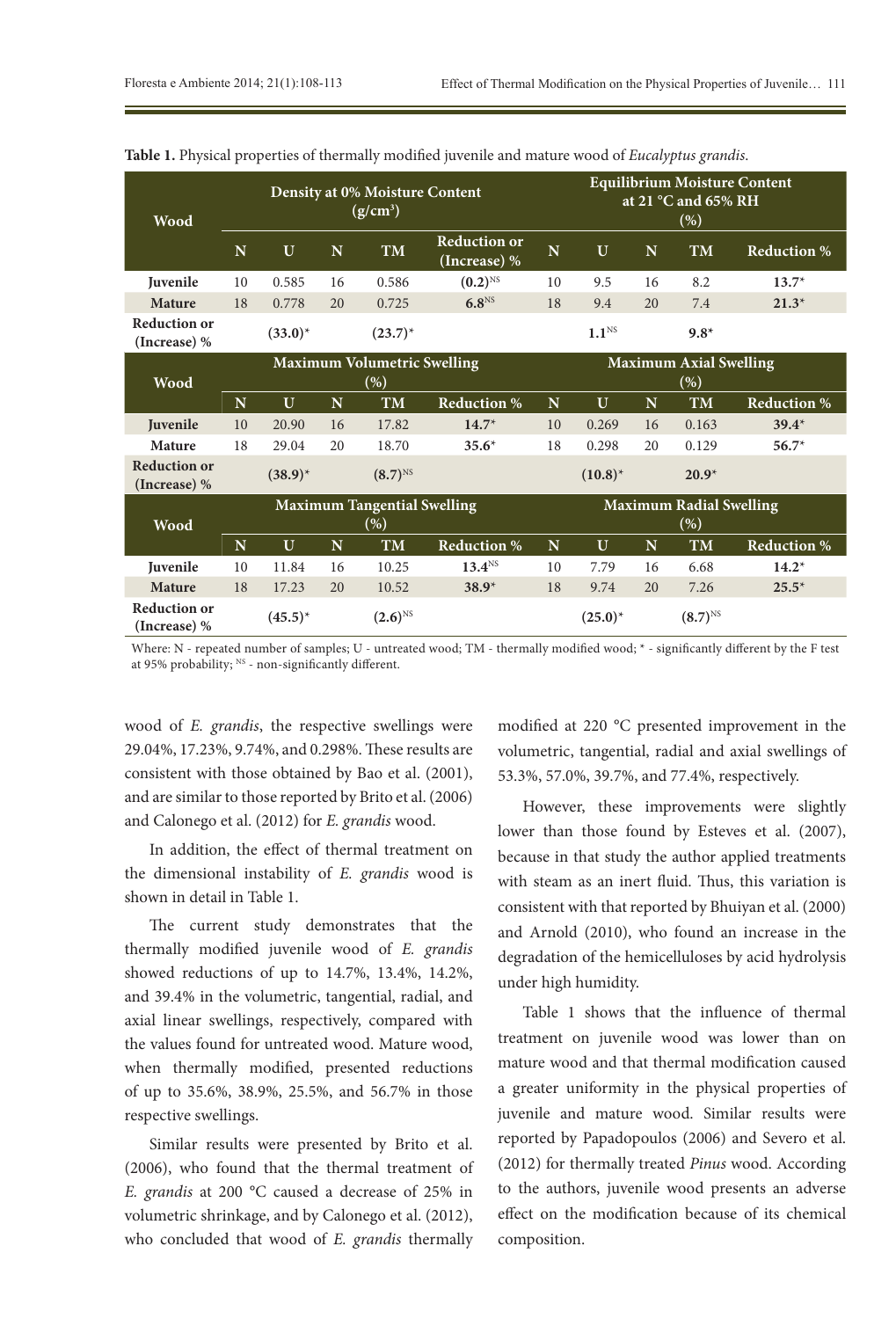However, the improvement of dimensional stability in thermally modified wood was explained by Bhuiyan et al. (2000, 2001) and Bächle et al. (2010) as resulting from increases in the degree of crystallinity and the width of crystallites of cellulose, and by Arnold (2010), Bächle et al. (2010), Brito et al. (2008), Calonego et al. (2010), Esteves et al. (2007), Metsä-Kortelainen et al. (2005), Severo et al. (2012), Vernois (2001), and Wikberg & Maunu (2004) as owing to degradation in the hemicelluloses of the free hydroxyl groups in the amorphous region of cellulose and the cross-linkage of wood polymers during thermal treatment.

In verifying the effects of thermal treatment on the physical properties of *E. grandis* wood*,* it was found that temperatures up to 180 °C promoted improvement of dimensional stability without losses of material by internal cracks. These results are similar to those reported by Bhuiyan et al. (2001), Calonego et al. (2012), Metsä-Kortelainen et al. (2005), Severo et al. (2012), Vernois (2001), and Wikberg & Maunu (2004) for thermally modified wood of other species.

# 4. CONCLUSIONS

Thermal treatment produced the following effects on the physical properties of *E. grandis*: (1) decrease of 6.8% in the density at 0% equilibrium moisture content of mature wood; (2) significant decreases of 14.7% and 35.6% in the maximum volumetric swellings of juvenile and mature wood, respectively; (3) significant decreases of 13.7% and 21.3% in the equilibrium moisture content of juvenile and mature wood, respectively. It was demonstrated that the influence of thermal modification on juvenile wood was smaller than on mature wood. Finally, thermal modification reduced the physical variations between these types of wood and caused a greater uniformity of lumber.

#### ACKNOWLEDGEMENTS

The authors are grateful to the Coordination for the Improvement of Higher Education Personnel (CAPES), Brazil, for the financial support (grant number PNPD-02405/09-1).

#### SUBMISSION STATUS

Received: 06/20/2013 Accepted: 12/03/2013 Published: 02/31/2014

# CORRESPONDENCE TO

#### **Fred Willians Calonego**

Departamento de Ciência Florestal, Universidade Estadual Paulista – UNESP, CEP 18610-307, Botucatu, SP, Brasil e-mail: fwcalonego@ig.com.br

# **REFERENCES**

Arnold M. Effect of moisture on the bending properties of thermally modified beech and spruce. *Journal of Material Science* 2010; 45: 669-680. [http://dx.doi.](http://dx.doi.org/10.1007/s10853-009-3984-8) [org/10.1007/s10853-009-3984-8](http://dx.doi.org/10.1007/s10853-009-3984-8)

Associação Brasileira de Normas Técnicas. *ABNT NBR 7190*: Ações nas estruturas, propriedades da madeira e dimensionamento nos estados limites de utilização. Rio de Janeiro; 1997.

Bächle H, Zimmer B, Windeisen E, Wegener G. Evaluation of thermally modified beech and spruce wood and their properties by FT-NIR spectroscopy. *Wood Science and Technology* 2010; 44: 421-433. [http://](http://dx.doi.org/10.1007/s00226-010-0361-3) [dx.doi.org/10.1007/s00226-010-0361-3](http://dx.doi.org/10.1007/s00226-010-0361-3)

Bao FC, Jiang ZH, Jiang XM, Lu XX, Luo XQ, Zhang SY. Differences in wood properties between juvenile wood and mature wood in 10 species grown in China. *Wood Science and Technology* 2001; 35: 363-375. [http://dx.doi.](http://dx.doi.org/10.1007/s002260100099) [org/10.1007/s002260100099](http://dx.doi.org/10.1007/s002260100099)

Bhuiyan TR, Hirai N, Sobue N. Changes of crystallinity in wood cellulose by heat treatment under dried and moist conditions. *Journal of Wood Science* 2000; 46: 431- 436. <http://dx.doi.org/10.1007/BF00765800>

Bhuiyan TR, Hirai N, Sobue N. Effect of intermittent heat treatment on crystallinity in wood cellulose. *Journal of Wood Science* 2001; 47: 336-341. [http://](http://dx.doi.org/10.1007/BF00766782) [dx.doi.org/10.1007/BF00766782](http://dx.doi.org/10.1007/BF00766782)

Brito JO, Garcia JN, Bortoletto G Jr, Pessoa AMC, Silva PHM. Densidade básica e retratibilidade da madeira de *Eucalyptus grandis*, submetida a diferentes temperaturas de termorretificação. *Cerne* 2006; 12(2): 182-188.

Brito JO, Silva FG, Leão MM, Almeida G. Chemical composition changes in eucalyptus and pinus woods submitted to heat treatment. *Bioresource Technology* 2008; 99: 8545-8548. [http://dx.doi.org/10.1016/j.](http://dx.doi.org/10.1016/j.biortech.2008.03.069) [biortech.2008.03.069](http://dx.doi.org/10.1016/j.biortech.2008.03.069)